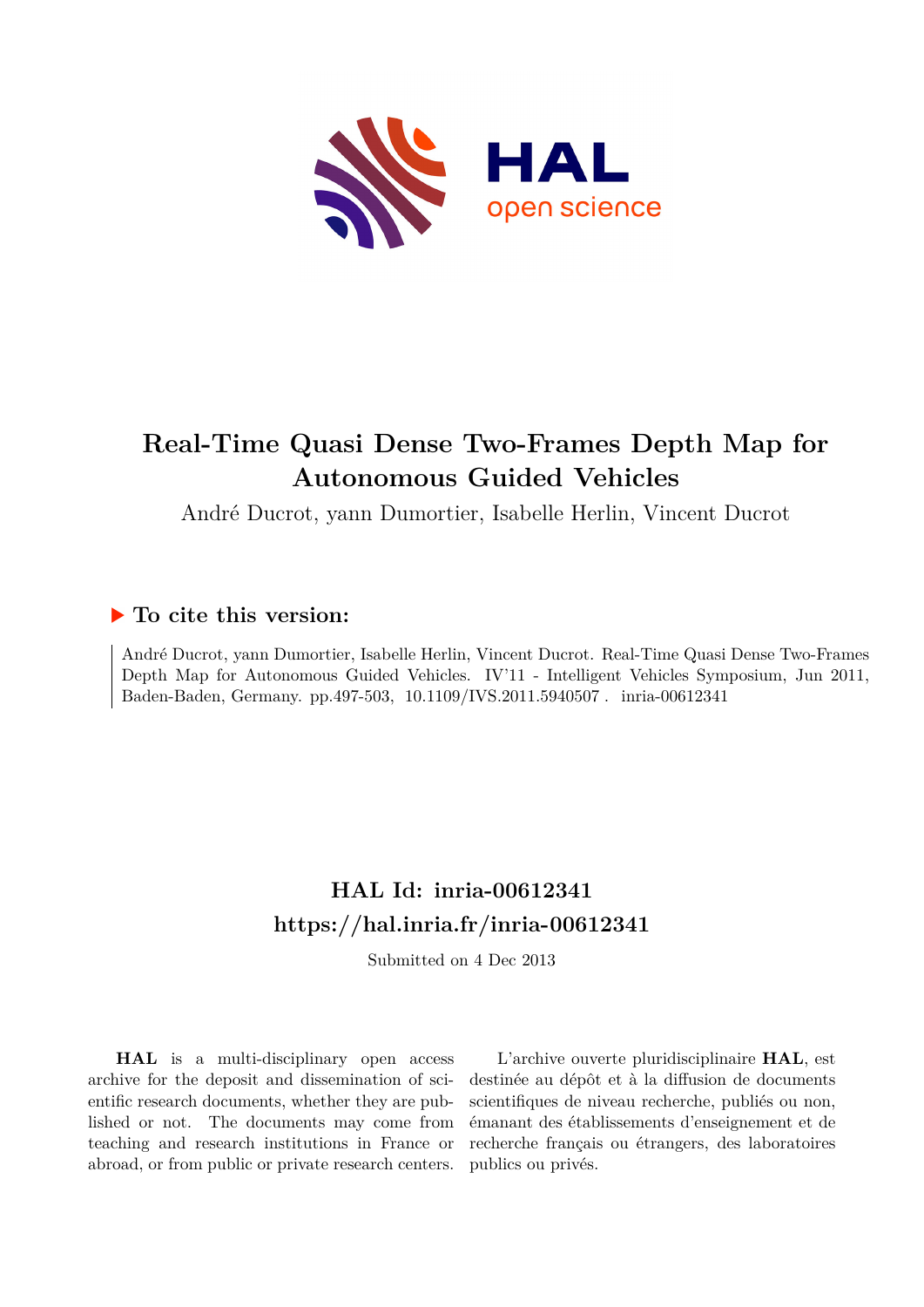# Real-Time Quasi Dense Two-Frames Depth Map for Autonomous Guided Vehicles

André DUCROT, Yann DUMORTIER, Isabelle HERLIN, Vincent DUCROT INRIA centre de Paris Rocquencourt Rocquencourt France

*Abstract*—This paper presents a real-time and dense structure from motion approach, based on an efficient planar parallax motion decomposition, and also proposes several optimizations to improve the optical flow firstly computed. Later, it is estimated using our own GPU implementation of the well-known pyramidal algorithm of Lucas and Kanade. Then, each pair of points previously matched is evaluated according to the spatial continuity constraint provided by the Tensor Voting framework applied in the 4-D joint space of image coordinates and motions. Thus, assuming the ground locally planar, the homography corresponding to its image motion is robustly and quickly estimated using RANSAC on designated well-matched pairwise by the prior Tensor Voting process. Depth map is finally computed from the parallax motion decomposition. The initialization of successive runs is also addressed, providing noticeable enhancement, as well as the hardware integration using the CUDA technology.

#### I. INTRODUCTION

This contribution addresses the scene perception for intelligent mobile vehicle systems using a monocular video sensor. Perception issues for Autonomous Guided Vehicle consist in estimating the free driving space as well as detecting moving obstacles. Depending on sensors and architecture, such systems can have different price, accuracy and speed characteristics. On one hand, there are active range-finders sensors. Among them, lasers provide high spatial resolutions data at high scanning speeds for a quite expensive price, whereas other cheaper sensors like sonars, are limited to parking applications owing to their range. In addition, the presence of several active sensors in the same area may disrupt measure acquisition. On the other hand, video sensors appear well adapted for automotive applications, due to the rich 2-D information contained in a single image and the 3- D information inferred by two. To date, research has mostly focused on the perception from fix and mobile cameras in static or constrained dynamic scenes [5], [7]. Recovering the 3-D from a monocular sensor is considered as an highly computational task. Most existing approaches do not allow real-time constraints [8] while the others correspond to sparse feature-based methods for Simultaneously Localization And Mapping (SLAM)[9]. In the case of mobile robotic applications, the minimal sufficient information is described by the Extended Minimal Model [10] which includes the road surface estimation and the mobile obstacles tracking. Most featurebased approaches first compute a road displacement model between two frames, and then perform a dense comparison between the second image and the first one, warped using the

transformation previously computed to compensate the camera motion. Some important issues inferred from such methods are discussed in section III-A. Recent technological advances, especially regarding the High Performance Computing on common integrated GPU, using CUDA, CTM or OpenCL API, or on dedicated architecture such as FPGA and DSP, allow performing dense motion fields with real-time constraints [3], [11]. Thus Structure From Motion approaches can now be considered to recover the overall depth of an observed scene.

The rest of the document is organized as follows. The section II presents optical flow computation and its real-time integration on GPU, as well as an efficient method to filter the final motion field using the Tensor Voting framework. The section III describes how to identify the ground plane and extract the translational component of the camera's displacement from the image motion. It also details the way to compute a quasi dense depth map from this motion field, in a real-time manner. Then in section IV, we propose two different optimizations to improve the robustness of the depth map estimated in our approach. At last, conclusions and directions for future works are given in section V.

#### II. ROBUST REAL-TIME OPTICAL FLOW

So far, many efforts in computer vision have been focused on retrieving the 3-D location of 2-D image points. Depending of the considered application and its relative constraints, the "inverse projection" of 2-D points in the Euclidean space can be classified in different processes such as:

- Matching sparse points or structures of interest according to some specific descriptors, trackers and spatial constraints.
- Directly estimating the depth map from the epipolar geometry, given the baseline between two or more cameras operating simultaneously, and using multi-views constraints.
- Approximating the image motion field, by using a temporal photometric constraint, that consists in computing the optical flow.

The latter commonly used the brightness constancy constraint, also called optical flow constraint, which assumes that the pixel intensity of an image point does not change with time. It can be written in a discrete manner as follows:

$$
I_1(\mathbf{x}_1) = I_2(\mathbf{x}_2) = I_2(\mathbf{x}_1 + \triangle \mathbf{x}_{21}), \tag{1}
$$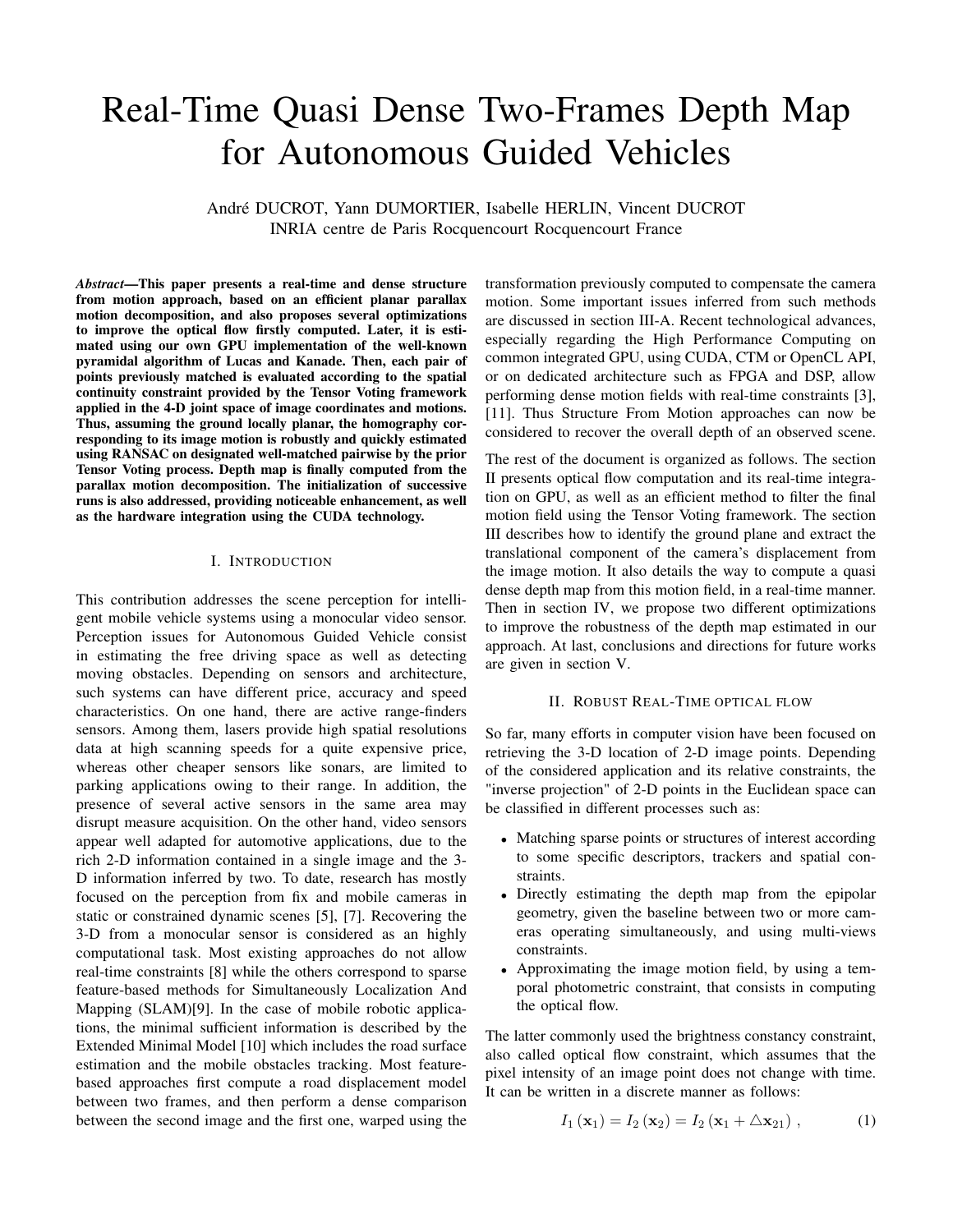with  $x_i$  the image coordinates of a point X and  $I_j(x_i)$  the brightness of its pixel at time  $t_i$  and  $t_j$ , respectively.  $\Delta \mathbf{x}_{ji}$ describes the discrete image motion of X between  $t_i$  and  $t_j$ . In the continuous case, with  $dI/dt = 0$ , the differential form of  $(1)$  is given by:

$$
\frac{dI}{dt} = \frac{dI(x(t), y(t), t)}{dt}
$$
\n
$$
= I_x \frac{dx}{dt} + I_y \frac{dy}{dt} + I_t
$$
\n
$$
= \begin{bmatrix} I_x & I_y \end{bmatrix} \begin{bmatrix} dx/dt \\ dy/dt \end{bmatrix} + I_t
$$
\n
$$
= \nabla I^T \omega + I_t
$$
\n(2)

where  $I_x$ ,  $I_y$  and  $I_t$  represent the partial spatial and temporal derivatives describing the image gradient  $\nabla I$ , and  $\omega$  the image motion.

#### *A. Real-time Lucas and Kanade tracker*

*1) Lucas and Kanade:* Given any image point x, the Eq. (2) only provides an estimation of its 2-D motion along spatial gradient direction. This issue, well-known as the aperture problem, can partially be solved by integrating the optical flow constraint on the neighborhood  $\Omega_{ROI}$  of x. In [1] Lucas and Kanade assume the motion uniform over  $\Omega_{ROI}$  to minimize the following expression:

$$
J(\omega) = \sum_{\Omega_{ROI}} (\nabla I \omega + I_t)^2 , \qquad (3)
$$

and write from (3) the over-determined system below:

$$
\left[\begin{array}{cc} I_{x1} & I_{y1} \\ I_{x2} & I_{y2} \\ \vdots & \vdots \\ I_{xn} & I_{yn} \end{array}\right] \cdot \left[\begin{array}{c} \omega_x \\ \omega_y \end{array}\right] = -\left[\begin{array}{c} I_{t1} \\ I_{t2} \\ \vdots \\ I_{tn} \end{array}\right],\tag{4}
$$

that can be easily solved using the least square method, such as:

$$
\boldsymbol{\omega} = \left(A^T A\right)^{-1} A^T \left(-\mathbf{b}\right).
$$

The solution is optimal for all pixels in  $\Omega_{ROI}$  and thus quite sensitive to any assumption violation:

- if  $\Omega_{ROI}$  includes pixels which do not have the same motion than  $x$ ,
- or if the considered image motion is too large regarding  $|\Omega_{ROI}|$ .

Such issues can be fixed, first by a prior investigation on the optimal size of  $|\Omega_{ROI}|$ , using synthetic data describing the same kind of motion than into the considered application (Fig. 1), and by applying a pyramidal coarse-to-fine scheme as described in [2].



Figure 1. (Left) synthetic Yosemite video sequence where the green arrow shows the ego-motion of the virtual camera. (Right) the average norm and angular error of the Lucas Kanade optical flow, relatively to  $|\Omega_{ROI}|$ .

*2) CUDA implementation:* In case of vehicles operating in an open-environment, the perception process must be performed "on-the-fly", respecting as well a real-time constraint. However, current implementations of the pyramidal Lucas Kanade tracker do not perform in less than few seconds - depending of the CPU used - to provide a dense motion field on grayscale mid-resolution images (640  $\times$  480 pixels). We proposed in [3] a real-time solution, using Nvidia CUDA technology, that executes the Lucas Kanade algorithm on a common GPU. This integration takes advantage of multi-processor architecture since optical flow can be computed independently for each pixel.

A comparison of the results obtained with our C++/CUDA library and the OpenCV version is presented Fig. 2, where the upper-left image corresponds to the first frame of the input video sequence. As showed in the upper-right image, the standard optical flow representation, that consists in a uniform distribution of 2-D vectors, does not allow visualizing efficiently the motion field smoothness. So we densly render the optical flow in the following illustrations with a color map coding the angle and the norm of each motion vector with respectively the hue and the brigthness pixel values.

By comparing with the OpenCV result (Fig. 2, second row), our implementation provides some interesting improvements, mainly due to the bilinear sampling of the motion field between two levels of the pyramid, instead of the nearestneighbor interpolation used by OpenCV to reduce the computational time of its solution. Indeed, modern GPUs provide texture units able to perform this kind of bilinear interpolation without additional cost. The optical flow is computed 100 times faster with our method than on dual-core CPU, that is about 30 milliseconds.

#### *B. Motion saliency and Tensor Voting*

In some degenerated cases, such as textureless areas or occluded regions, the system (4) is not able to provide a good estimation of the image motion, and we need to compute a confident measure of the optical flow. However, since the least squares solution is optimal for each pixel into  $\Omega_{ROI}$ , the optical flow constraint is supposed to be locally observed and thus, no photometric measurement can afford to evaluate the motion field previously computed. Nonetheless, by assuming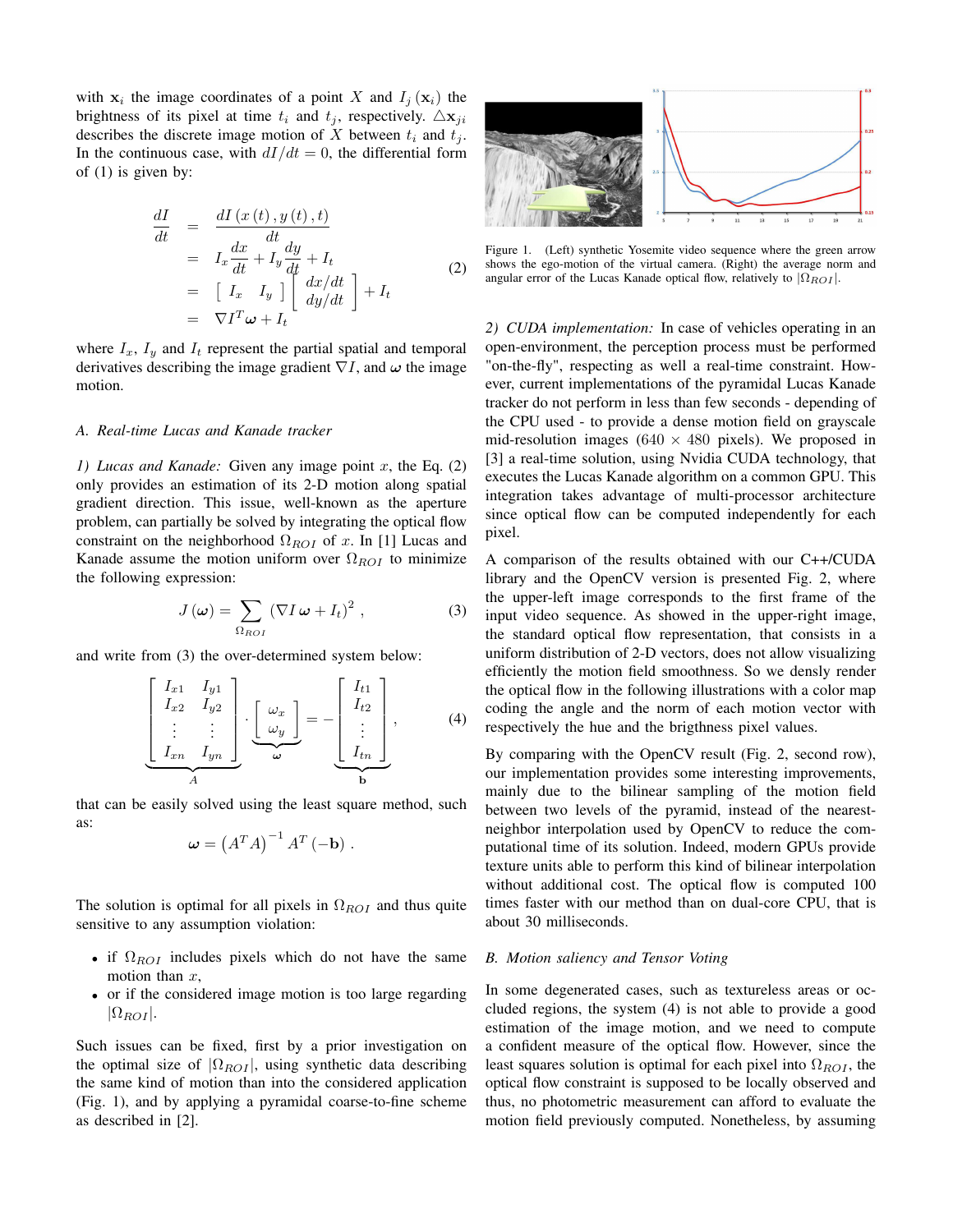

Figure 2. Results of the pyramidal approach of the Lucas and Kanade's optical flow algorithm, from the OpenCV implementation (left) and ours with CUDA (right). In addition of an execution 100 times faster, GPU allows to interpolate the motion field over-sampled at each level of the pyramid by hardware, avoiding the artifacts we can observe with the OpenCV version.

that disconuities only occur at 3-D object boundaries, we can assume the motion field globally smooth and so apply a spatial continuity constraint to check any wrong estimation. In this way, the following section describes use of 4-D Tensor Voting framework, initially presented by G. Medioni and M. Nicolescu [4], to quantitatively assess the optical flow.

*1) 2-D Tensor Voting:* Tensor Voting is a unified framework which has been developed by G. Medioni since the 90's. This formalism, based on tensor calculus for representing data and on a nonlinear voting process for their communication, identifies the geometrical structures described by the layout of a sparse and potentially noisy N-D dataset. It also provides for each point a saliency measure on its belonging to the structure inferred. As the N-D case is a generalization of the initial 2-D framework, we begin with this case before detailing the 4-D process.

In a 2-D space, Tensor Voting attempts to retrieve, from a set of sparse and isotropic data, geometrical structures such as curve elements and points. To do this, it uses the neighborhood layout of each considered input site to constrain their identification. Second order representation, in the form of a second order, symmetric, non-negative definite tensor, allows to encode the structural information of the input data, and to propagate this information to its neighborhood according to a simple tensor accumulation process.

Every 2-D tensor  $T$  can be represented using its quadratic form  $T$ , that is a symmetric  $2x2$  matrix which also graphically defines an ellipse. According to the matrix algebra, T can be decomposed in the following way:

$$
\mathbf{T} = (\lambda_1 - \lambda_2) \underbrace{\hat{\mathbf{e}}_1 \hat{\mathbf{e}}_1^T}_{stick} + \lambda_2 \underbrace{(\hat{\mathbf{e}}_1 \hat{\mathbf{e}}_1^T + \hat{\mathbf{e}}_2 \hat{\mathbf{e}}_2^T)}_{ball}.
$$
 (5)

where  $\lambda_i$  are the eigen values in decreasing order  $(\lambda_i \leq \lambda_{i+1})$ and  $\hat{\mathbf{e}}_i$  the corresponding unit eigen vectors. Each of the two terms corresponds to a specific elementary 2-D tensors: the first describes a degenerate elongated tensor and the second an isotropic one, named respectively stick and ball tensors. In 2-D Tensor Voting framework, data are encoded according to their isotropy with such unitary tensors. Thus, a curve element is coded by a stick tensor belonging to the normal of the considered curve while a point (without any structural information) is represented by a ball tensor.

The communication step is an accumulation process that involves a voter  $T_p$  and a votee (receiver)  $T_i$ . The voter infers on the votee according to the distance  $l$  between them. We voluntary limit the tensor voting scheme to its isotropic version, the ball vote, while the complete framework also takes into account the relative orientation between the voter and the votee. Each input site, originally coded by a unit ball tensor, communicates its relative position to its neighborhood using stick tensors that defines the normal direction to the straight line joining the votees. The stick is weighted with a Gaussian decay function that models its decreasing effect on its neighborhood with the distance l. Let  $T_{i,t}$  be the tensor  $T_i$  at time t and  $V_i(T_{j,t})$  the vote it receives from a ball tensor  $T_{j,t}$ of its neighborhood  $\Omega$ . For each tensor T the voting process can be written as follows:

$$
T_{p,2} = T_{p,1} + \sum_{i}^{Ω} V_p(T_{i,1}),
$$

where the quadratic form of  $V$ , that also corresponds to a tensor, is given by:

$$
\mathbf{V} = e^{-\left(\frac{\|\mathbf{v}\|}{\sigma}\right)^2} \left(\mathbf{I} - \widehat{\mathbf{v}}\widehat{\mathbf{v}}^T\right),\tag{6}
$$

with v the vector joining the voter and the votee, and  $\sigma$ , a constant which defines the scope of the vote in the decay function. Extracting the structural information from the resulting tensors is done by decomposing them according to (5). The saliency measures  $\lambda_1 - \lambda_2$  and  $\lambda_2$  provide the preferred orientation of each tensor and so, the geometrical element it belongs to. As the method is non-iterative, it can be processed in a constant time complexity by parallel implementation.

*2) Saliency measure in the joint-space (x, y, vx, vy):* As introduced above, we suppose that the 3-D motion of any objects is continuous, as well as their motion in the focal plane, that just depends of the camera frame rate. Thus, the camera displacement provides a spatial collection of continuous motion areas in the focal plane that actually describe smooth surfaces in the 4-D joint-space  $(x, y, v_x, v_y)$  of image locations and motions. Fig. 3 illustrated such area in the 3- D sub-space  $(x, y, v_x)$ . Using the Tensor-Voting-framework in 4-D, as described in [4], we propose to focus our attention on the discontinuities present in this space, that translate both area boundaries and wrong motion estimations.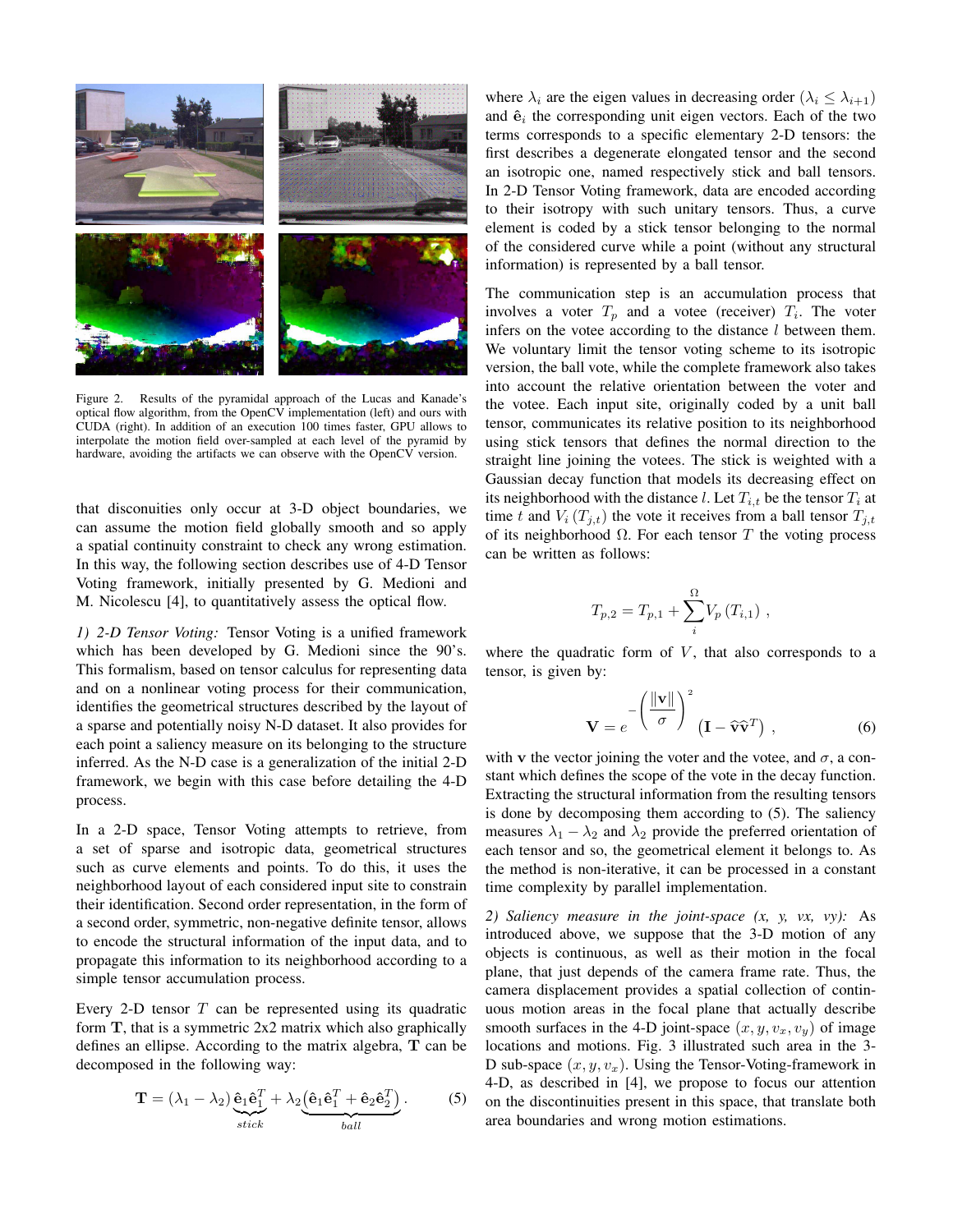

Figure 3. Representation of the sub-space  $(x, y, vx)$  (right) corresponding to the optical flow field illustrated by the left image. In such a space, road, as well as the car coming in our direction or the background, describe different smooth surfaces, in the opposite of the wrong motion estimation.

The N-dimensional Tensor Voting approach is an extension of the original framework, and the quadratic form of each 4-D tensor can also be decomposed in 4 elementary tensors as in (5):

$$
\mathbf{T} = (\lambda_1 - \lambda_2) \underbrace{\hat{\mathbf{e}}_1 \hat{\mathbf{e}}_1^T + (\lambda_2 - \lambda_3) \underbrace{(\hat{\mathbf{e}}_1 \hat{\mathbf{e}}_1^T + \hat{\mathbf{e}}_2 \hat{\mathbf{e}}_2^T)}_{stick 2D} + (\lambda_3 - \lambda_4) \underbrace{(\hat{\mathbf{e}}_1 \hat{\mathbf{e}}_1^T + \hat{\mathbf{e}}_2 \hat{\mathbf{e}}_2^T + \hat{\mathbf{e}}_3 \hat{\mathbf{e}}_3^T)}_{disk 3D} + \lambda_4 \underbrace{(\hat{\mathbf{e}}_1 \hat{\mathbf{e}}_1^T + \hat{\mathbf{e}}_2 \hat{\mathbf{e}}_2^T + \hat{\mathbf{e}}_3 \hat{\mathbf{e}}_3^T + \hat{\mathbf{e}}_4 \hat{\mathbf{e}}_4^T)}_{ball}
$$
(7)

where 2-D disk corresponds to the elementary tensor coding geometrical structure of type surface.

The first step consists in quantifying the relationship between the saliency measure obtained at the end of the Tensor Voting and the presence of noise into the input motion field previously computed. The graphic Fig. 4 displays the average norm and angular optical flow error relative to the normalized saliency value  $\lambda_2 - \lambda_3$  computed on the synthetic video sequence Yosemite, with the optimal parameters found section II-A1. We can notice a threshold appears clearly around the value  $\lambda_2 - \lambda_3 = 0.5$ , after which it becomes impossible to distinguish motion discontinuities and noise. We use this value to threshold the motion field.

The bottom line Fig. 4 shows resulting motion field after applying this threshold on the surface saliency for our input video sequence. Smooth surfaces that correspond to continuous areas are preserved while almost all the noise is removed.

#### III. DEPTH MAP

We now assume that optical flow is estimated and refined as presented before, which includes computation of a reliability map corresponding to the saliency measure for each displacement vector. This section addresses the problem of extracting in real-time depth information from 2-D motion captured aboard a mobile architecture. We propose to robustly estimate the ground plane as a first step, before computing the parallax motion in an efficient planar parallax decomposition, and finally inferring the depth map. The ground is supposed locally planar.



Figure 4. (Top) the average norm and angular motion field error relative to the surface saliency estimated by Tensor Voting, and the resulting optical flow after applying a threshold on the saliency value (bottom).

#### *A. Robust and real-time ground estimation*

To respect the real-time constraint, most of existing ground segmentation methods are feature-based. The general approach extracts road features and match them in two frames to compute the homography H induced by the road plane. Then, it identifies which image parts correspond to the ground, by computing a photometric error. This error is usually a function of the distance between the first image, warped according to the homographic transformation previously estimated, and the second one:  $Err_{photo} = dist(I_2(\mathbf{x}), I_1(\mathbf{H}\mathbf{x}))$ . Such a distance is supposed to be null for all points lying on the ground and non determined otherwise. The result is actually only consistent at gradient discontinuities and very sensitive to homography estimation. The top-left image Fig. 5 illustrates such a photometric error using the  $l^2$ -norm on our video sequence: notice the noise on the road as well as poorly defined ground boundaries.

Since we can estimated the optical flow, we are also able to compute a more reliable error function, corresponding to the warping distance. It simply consists of the distance between two motion fields, the optical flow and the homographic transformation:  $Err_{warp} = dist(LK(\mathbf{x}), H\mathbf{x})$ . The top-right image in Fig. 5 shows the  $l^2$ -warping distance map obtained with the same homography matrix as used to compute photometric error (top-left image). The result can be interpreted and allows easily distinguishing the ground limits up to the horizon line. In addition, the measure is robust to thresholding, as illustrated on the graphic Fig. 5 where segmented road area appears stable despite a wide range of threshold values.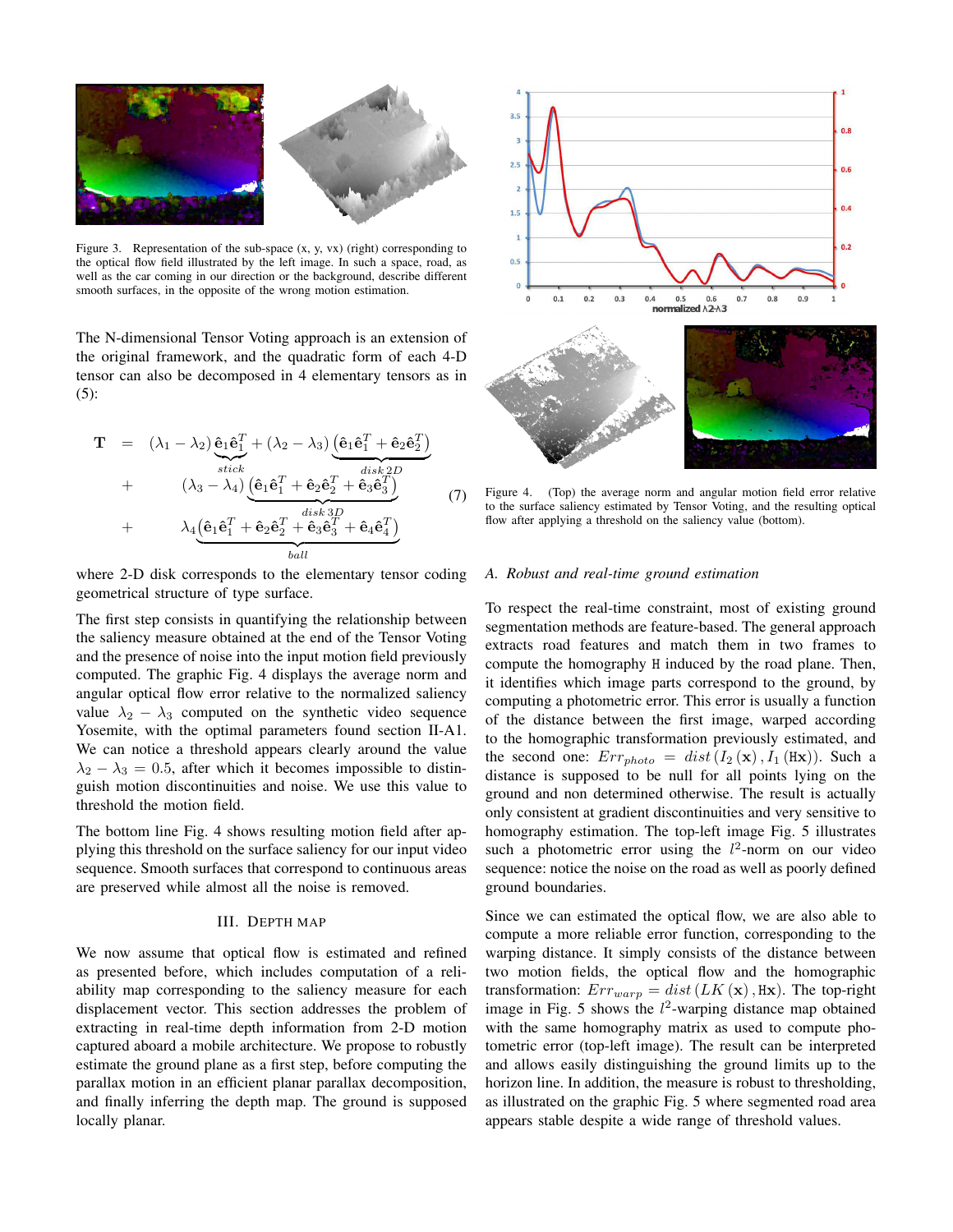

Figure 5. The warping distance (top-right) is more densly consistent than the photometric one (top-left). Also, it is robust to thresholding as illustrated by the area of the road which appears stable despite the wide range of threshold values (bottom line).

The homography H induced by the ground displacement between a couple of input frames is robustly computed with RANSAC, which performs a number of iterations that depends on the ratio of outliers in the image correspondences. We propose to use the Tensor Voting saliency map to select the best matches (regarding their motion continuity in the 4-D joint-space previously described) in each cell of a quantization grid, as RANSAC input. In this way, we can reduce the number of outliers corresponding to mismatched points and so, the number of iterations to estimate H.

#### *B. Absolute depth map*

Following the general structure from motion scheme, we now infer depth map from the parallax motion. The parallax motion corresponds to the relative displacement of static objects in the focal plane, which is induced by the translational component of the ego-motion (a pure rotation does not provide any parallax). A way to estimate it consists in applying the "plane + parallax" motion decomposition that can be written as follows:

$$
\boldsymbol{\omega} = \boldsymbol{\omega}_{\pi} + \boldsymbol{\mu} \,,
$$

where  $\omega$ ,  $\omega_{\pi}$  and  $\mu$  denote respectively the image motion, the homographic transformation induced by an arbitrary plane of the scene (real or virtual) and the corresponding residual planar parallax motion. The rotational component of the camera displacement is enclosed in the homography and its subtraction from the optical flow provides a part of the translational image motion. In the literature, the homography of an arbitrary plane is used. That results in retrieving only a part of the parallel motion induced by the ego-motion, depending of the plane position. Instead, we compute the rotational homography that allows to estimate the full translational component nmerically more stable for the following steps.

Given the matrix K of camera intrinsic parameters, the homography H induced by a plane located at the distance  $d$  from the camera center and defined by its normal n, is expressed by:

$$
H = K\left(R + \mathbf{t}\frac{1}{d}\mathbf{n}^{T}\right)K^{-1}
$$
 (8)

where R and t are rotation and translation displacements of the camera between two views. Thus, the rotational homography corresponding to the image motion of point located at the infinite distance from the camera center, can be written as:

$$
H_{ROT} = KRK^{-1} \,. \tag{9}
$$

The matrix R is here provided by decomposition of the road homography previously estimated (see [12] for more details).

Let  $P_i = (X, Y, Z)^T$  and  $P'_i = (X', Y', Z')^T$  denote the Cartesian coordinates of a scene point with respect to two different camera views, respectively. Let  $\mathbf{p}_i = (x, y)^T$  and  $\mathbf{p}'_i = (x', y')^T$  respectively denote the corresponding coordinates of the corresponding image points in the two image frames, and  $\mathbf{t} = (t_X, t_Y, t_Z)^T$  the camera translation between the two views. If we note  $\mathbf{p}_{w_i}$  the image point in the first frame which results from warping the corresponding point  $p'_i$  in the second image by the 2D transformation  $\omega_{\pi}$ , when  $t_z \neq 0$ :

$$
\boldsymbol{\omega}_{\pi} = (\mathbf{p}'_i - \mathbf{p}_{w_i}) \ .
$$

Also,

$$
\boldsymbol{\mu} = \gamma \frac{t_Z}{d'_\pi} \left( \mathbf{e} - \mathbf{p}_{w_i} \right) ,
$$

with e the epipole in the first frame, and  $d'_{\pi}$  the perpendicular distance from the second camera center to the reference plane.  $\gamma = \frac{H}{Z}$  defines the projective structure where H is the perpendicular distance from  $P_i$  to the reference plane. For more details, see also [7]. The relative projective structure of two points  $P_1$  and  $P_i$  is given by:

$$
\frac{\gamma_i}{\gamma_1} = \frac{\boldsymbol{\mu}_i^T (\mathbf{p}_{w_i} - \mathbf{p}_{w_1})_\perp}{\boldsymbol{\mu}_1^T (\mathbf{p}_{w_i} - \mathbf{p}_{w_1})_\perp},\tag{10}
$$

that corresponds to the relative depth of  $P_i$  regarding  $P_1$ . It allows computing a relative depth map of the scene. However, since the the distance of camera to the ground is supposed to be constant and measured off-line, the absolute depth can be computed for any image point  $p_i$  by choosing  $P_1$  lying on the road (but not necessary in the camera field of view). The left image Fig. 6 shows the depth map computed with  $P_1$  chosen such as its projection  $p_1$  would be located at the bottom-right corner of the image. Note the singular line in the direction of the parallax displacement of the reference point, when  $\mu_1^T (\mathbf{p}_{w_i} - \mathbf{p}_{w_1})$ <sub>⊥</sub> tends to 0. It can be fixed by adding a second reference point  $P_2$  if its corresponding image point  $p_2$ is far enough from the singular line. Also, the relationship of the relative projective structure regarding  $P_1$  and  $P_2$  is given by:  $\gamma_i/\gamma_1 = \gamma_2/\gamma_1 \cdot \gamma_i/\gamma_2$ . In the right image Fig. 6,  $p_1$  and  $p_2$ correspond to the right and left bottom corner, respectively.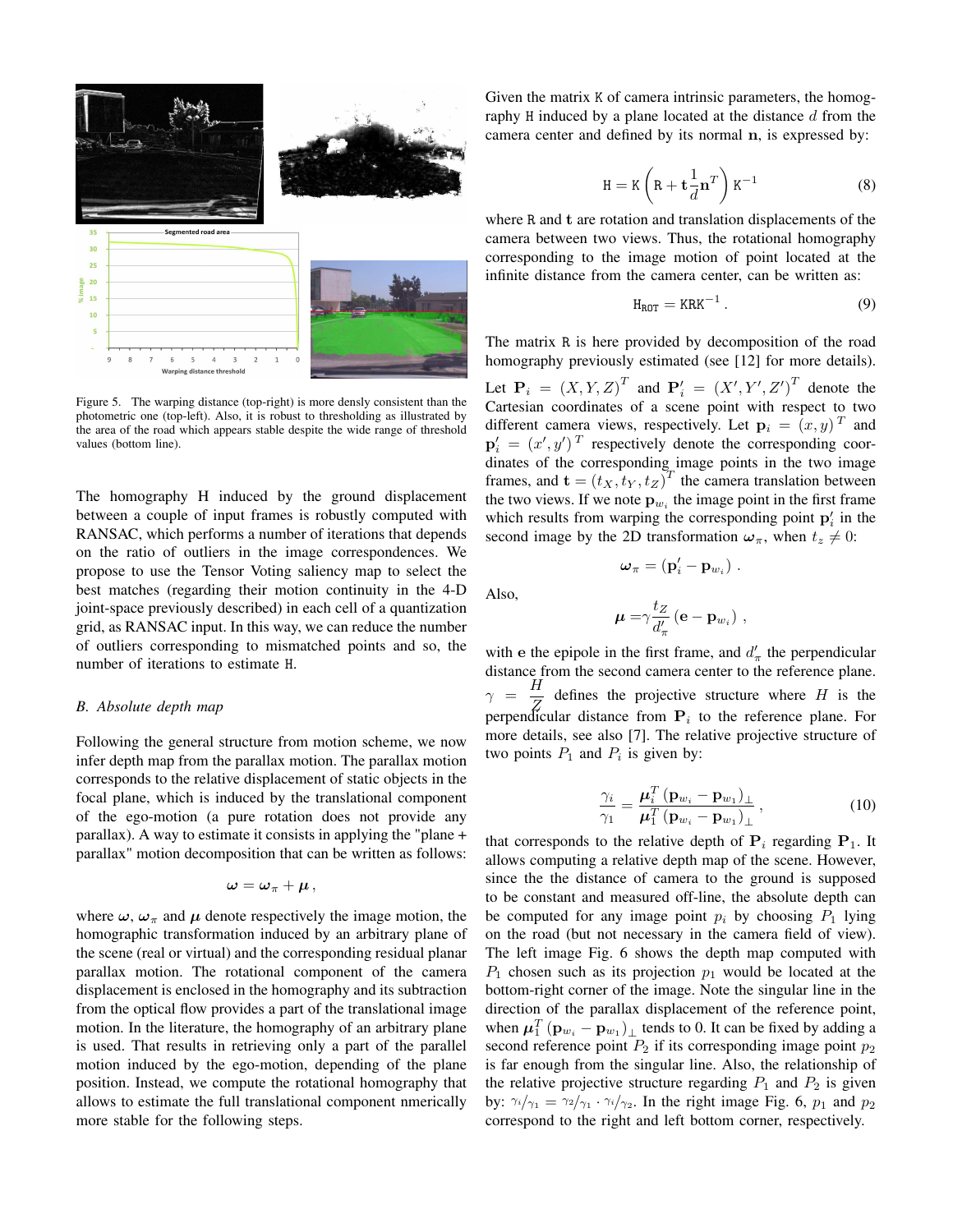

Figure 6. Relative projective structure of every image point, computed regarding only one reference point (left), and two reference points (right).

#### IV. OPTIMIZATIONS

In case of large motions or in presence of severe occlusions, the optical flow can be mistaken. The current section introduces some improvement strategies to overcome this kind of issues, by taking advantage of the approach presented above. The first optimization consists in combining several complementary motion fields, by using Tensor Voting framework to choose at each pixel, which one provides the most relevant displacement. The second one addresses the problem of initializing the optical flow.

#### *A. Multi-flow Tensor Voting*

Even if it provides a reliable solution in almost cases, the pyramidal approach of the Lucas and Kanade algorithm actually induced some issues. Due to the relative aperture size in highest levels of the pyramid, the original assumption consisting in a uniform velocity into the neighborhood  $\Omega$ , is often violated close to the object boundaries. It implies a wrong initialization of lower levels, especially in presence of occlusions. Also, the pyramidal approach forbids to initialize the optical flow algorithm with a prior motion field. Again, the relative size of the aperture is too large in the highest level regarding to the norm of an initial down-sampled motion field. On an other hand, the original algorithm performed on only one level is well-adapted to be initialized by a prior motion field when the image motion is continuous, since the aperture size would be consistent with the norm of the initial motion at each pixel. So we propose to combine both the advantage of the pyramidal and non-pyramidal approaches.

Let consider the 4-D input space detailed section II-B2 containing  $n$  different motion fields. At each pixel location corresponds  $n$  velocity vectors. By performing the voting stage as described in II-B1, each tensor provides its relative position to all its neighbors that do not belong to the same image location. The final motion field is simply built by selecting, at each pixel, the velocity vector corresponding to the tensor with the higher surface saliency value.

#### *B. Motion field filtering*

The second optimization concerns initialization of optical flow as mentioned above. Assuming that camera displacement is Figure 7.



Figure 8. Depth map computed with different level of optimization (see text for details).

continuous, we can simply use the result of our previous iteration as initialization for the current estimation of optical flow on one level, and combine it with pyramidal optical flow. The result is illustrated Fig.8 with the bottom-left image, while the first input frame and the depth map computed without any optimization are given in the first row. Even if we can observed some improvements, especially in the bottom of the map, the depth is still not correctly evaluated in some large ground areas that are too close to image parts occluded due to the ego-motion, or not evaluated when motion field has been previously filtered due to discontinuities.

To initialize optical flow algorithm with a dense motion field, despite the threshold applied at the end of the Tensor Voting process, we propose to replace every missing velocity vectors with the corresponding homographic transformation induced by the ground plane under the horizon. We also proceed in the same manner above the horizon, by using the rotational homographic transformation. The result is shown in the bottom-right image Fig.8: the road depth appears clearly better estimated up to the occluded area boundaries. Note that the depth map Fig.6 includes these improvements and also presents a clear demarcation between the road and the occluded regions.

#### V. CONCLUSION

We presented a two-frames depth map estimation process, as well as its partial GPU integration that allows real-time constraints. The overall approach, with the optimization steps, is performed at about 12 frames per second for on midresolution images ( $640 \times 480$  pixels). The hardware configuration includes a 448 Cuda core architecture (GPU) combined with a dual core processor (CPU). It is easily scalable to the